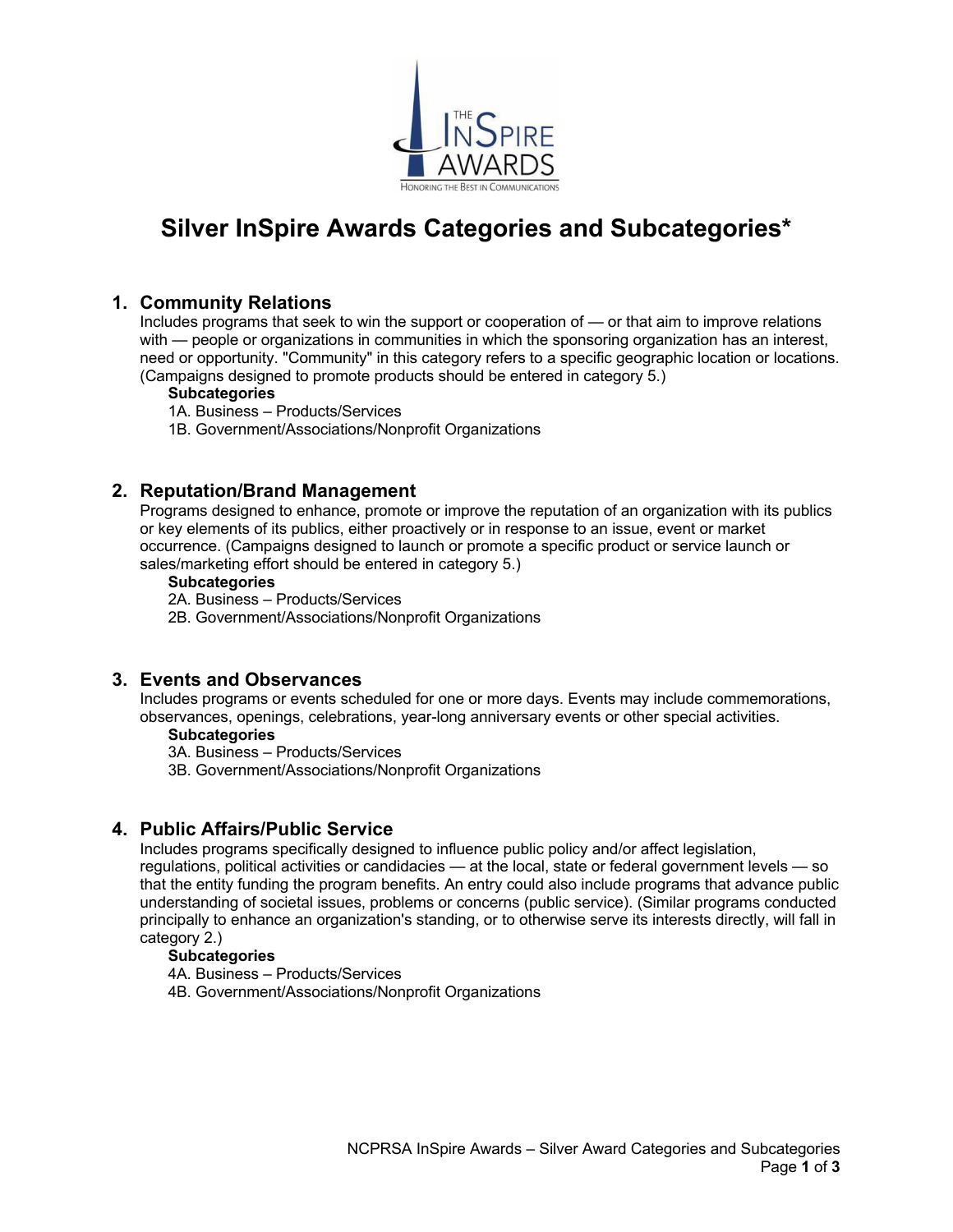# **5. Marketing** — **Consumer Products or Services, Business-to-Business**

Includes programs designed to introduce new products or promote existing products or services to a consumer or business-to-business audience.

#### **Subcategories**

- 5A. Business Products/Services
- 5B. Government/Associations/Nonprofit Organizations

# **6. Global Communications**

Includes any type of program, such as reputation/brand management, marketing or events and observances that demonstrates effective global communications implemented in more than one country.

## **Subcategories**

.

- 6A. Business Products/Services
- 6B. Government/Associations/Nonprofit Organizations
- **7. Crisis Communications/Issues Management**

Includes programs that deal with an unplanned event that requires immediate response. Could also include programs dealing with issues that could extraordinarily affect ongoing business strategy.

## **Subcategories**

- 7A. Business Products/Services
- 7B. Government/Associations/Nonprofit Organizations

## **8. Internal/Employee Communications**

Includes programs targeted specifically to special publics directly allied with the organization (e.g., employees, members, affiliated dealers or franchisees).

#### **Subcategories**

- 8A. Business Products/Services
- 8B. Government/Associations/Nonprofit Organizations

## **9. Investor Relations**

Includes programs directed to shareowners, other investors and the investment community.

## **10.Multicultural Public Relations**

For any type of program (e.g., institutional, marketing, community relations) specifically targeted to a cultural group.

## **Subcategories**

10A. Business – Products/Services

10B. Government/Associations/Nonprofit Organizations

## **11.Integrated Communications**

Includes any program that demonstrates leadership of public relations strategies and tactics in a creative and effective integrated campaign along with other marketing or communications. The program must demonstrate the clear leadership of public relations, along with its integration with other disciplines.

## **Subcategories**

11A. Business – Products/Services

11B. Government/Associations/Nonprofit Organizations